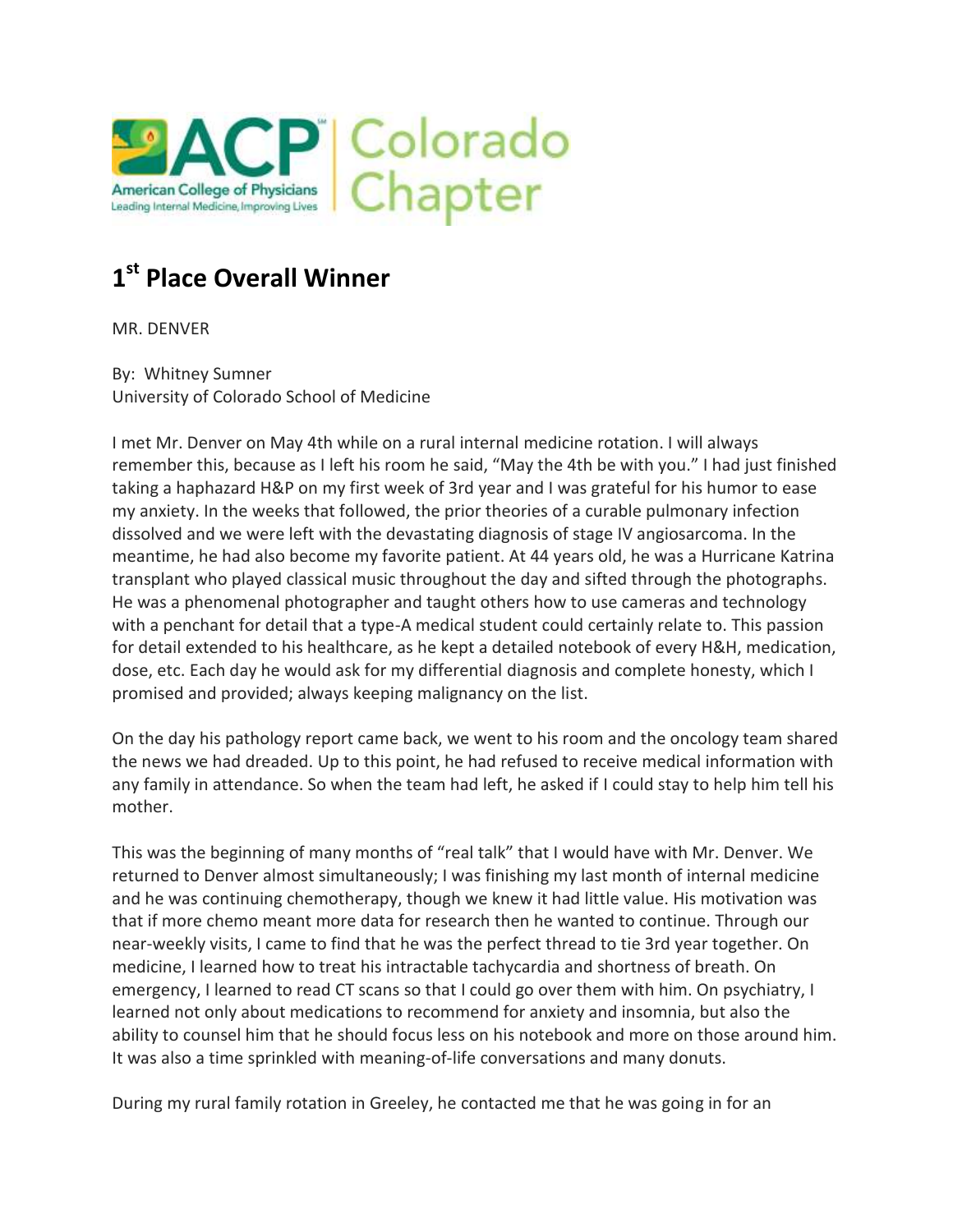emergent MRI due to new cognitive symptoms. He described deficits that meant he almost certainly had disease in multiple areas of his brain. I pulled up his scans and found several lesions. That night I drove to Denver and met him at the hospital. He greeted me with a hug and we spent a few hours with his family discussing his scans and trying to keep the conversation light. He was experiencing aphasia and it was clear how much this frustrated him – a man who took tremendous pride in his words.

By the following week, he had an emergency craniotomy following a seizure. Over the next two days I would meet all of his sisters he had told me so much about and his father who had flown in from New Orleans. At this point, he was entirely paralyzed and had lost most functions. He could, however, blink his eyes to answer yes or no questions: a blink for yes, nothing for no. When I said my final goodbye to him, I explained what was happening and asked him if I could have a blink goodbye to make sure he understood. He blinked twice, because he was not the type to miss a syllable. His family decided to remove respiratory support the following day. They asked if I would listen to his heart as he passed away so that we would know when he was gone.

I am not a religious person. I don't even know how spiritual I am. But when Mr. Denver died, there was an instantaneous release. A month or so before he died, he told me that he had cried for me. When I asked him why, he said it was because he knew that he was the first patient that I cared greatly for and that he was going to hurt me when he died. It was typical, selfless Mr. Denver to say such a thing. But until the moment he was gone, I had given little thought to what it would really be like.

I have cried immensely for Mr. Denver. I have prayed for him despite no real belief that anyone has heard me. I have felt anger that he declined so quickly and that we could do nothing. I have felt incredible love from his family that is certainly mutual. Many people told me that to become so close to a dying patient would yield certain emotional destruction. In some moments, I believed that. But those moments were fleeting and they were quickly replaced with a sense of pride, compassion and absolute joy that my chosen profession allowed me to cultivate such a meaningful bond. On one of my last visits to Mr. Denver's chemo appointments, we had a medical discussion and he said, "You know, you're a lot more confident these days. You used to be pretty awkward!" He was my built in direct observation form to (brutally) honestly tell me how I was improving as a future physician.

Ultimately, there is no test that prepares you to confront mortality, unfairness, anger and peace all at once. We can learn the limitations of modern medicine, but do not understand it until we truly bear witness. Mr. Denver was the best teacher that I have had in my medical education. I believe he represents the greatest gift that our patients can give to us and I am forever grateful.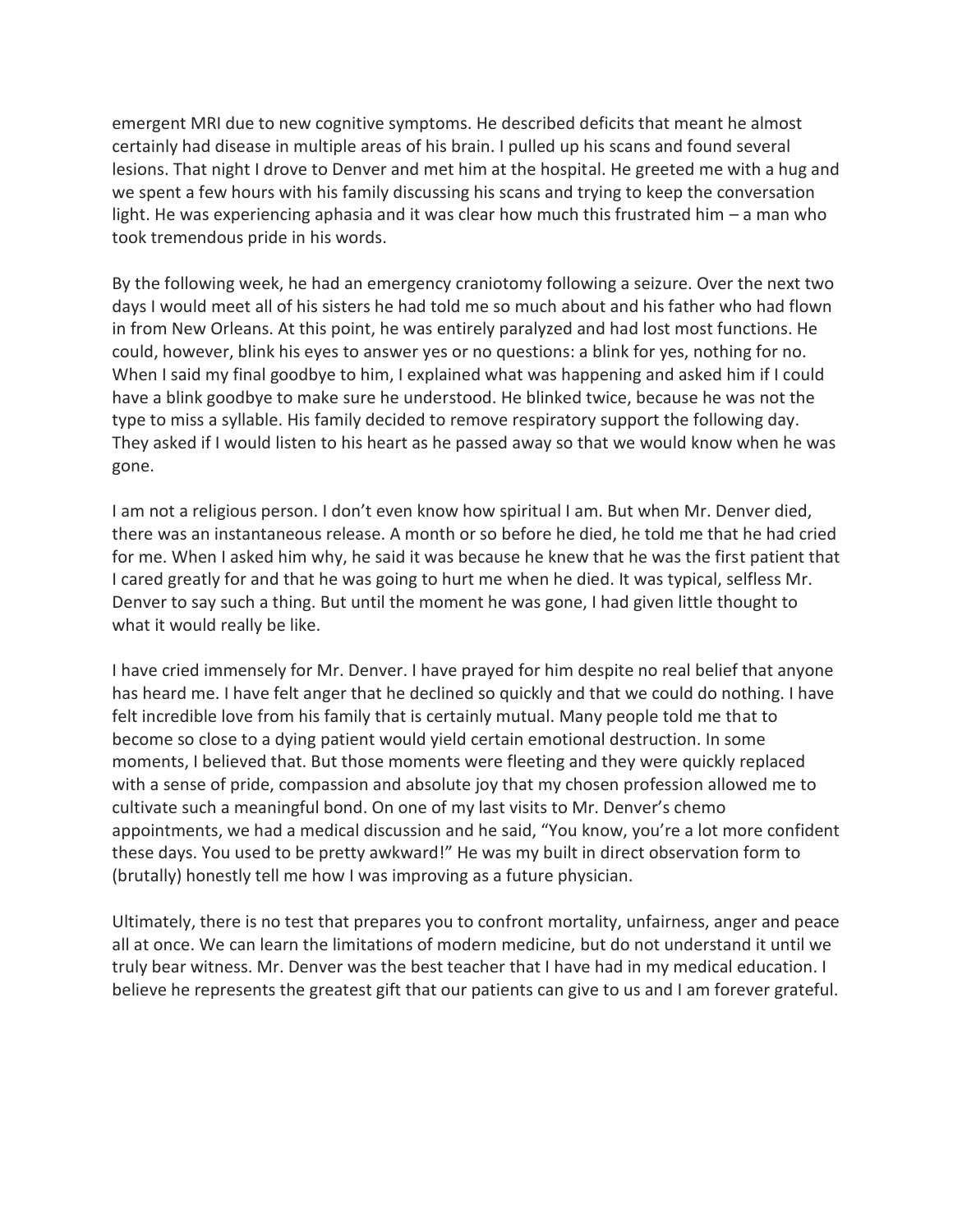# **2 nd Place Overall Winner**

## BOURBON

By: Ajay Major University of Colorado Internal Medicine Residency Program

It's my first day on a new rotation -- rheumatology clinic, with the attending who I hear crafts awful puns on the fly and lives for his so-called "no-delta" visits, his social time with his endless panel of stable arthritis patients. I log in to the health record, with the MS-DOS interface that hearkens back to my days as a 5-year-old booting up our computer with those big floppies. I'm greeted by a few notifications on the patients I cared for last month on the wards. A few consults completed, a few labs that I forward to the inpatient team. One notification catches my eye, a canceled lab order for C.diff. I chuckle -- we all knew he didn't have C.diff. With the chemotherapy regimen that he was on, he had plenty of other reasons to have diarrhea. I double-click, curious as to why it took this long for the lab to finally cancel this weeks-old order.

The screen flashes to his chart, and I see on the display:

### Reason for Cancel: <death>

I knew he was going to die. When I admitted him to the hospital for hyponatremia, we knew his cancer was terminal. I remember meeting him for the first time, the furrowing of his brows that spoke of the deep, bony pain that pierced through his ribs. His wife was there in the room, her hands clasped a little too firmly in her lap, donning that sallow yellow gown of contact precautions. He wanted the chemo, he said. He was a fighter, he said, as his wife rolled her eyes and scoffed, muttering under her breath. She stopped me as I was leaving the hospital that day, and she confided in me that she didn't want the chemo for him, that he was too sick, that she had known him every day for 40 years and she could tell that he was in pain. He always says it's a four, she chides, but I know it's a seven. But it's his body, she tells me. He wants what he wants.

So, he gets his chemo, and he tolerates it well. I convince him to actually take his oxycodone when he needs it, rather than when his wife says he needs it. I remember the tears in his wife's eyes when he looked at me from his chair, a thin smile on his face, and told me he felt no pain for the first time in months. His wife asks if he can have a beer when he gets home; he gives her a sidelong glance and says what he really wants is some bourbon from his favorite bottle. Not after all that chemo, but I'll ask the cancer doctor, I say. He looks up at me and smiles, the corners of his eyes wrinkling from decades of laughter and the joy of a life long-lived.

I also remember the tears in his wife's eyes when he came back to the hospital just two days later, diaphoretic and lethargic and with a new evil humor growing in his blood. Delayed-onset gut mucositis and subsequent bacterial translocation from his chemo, the infectious disease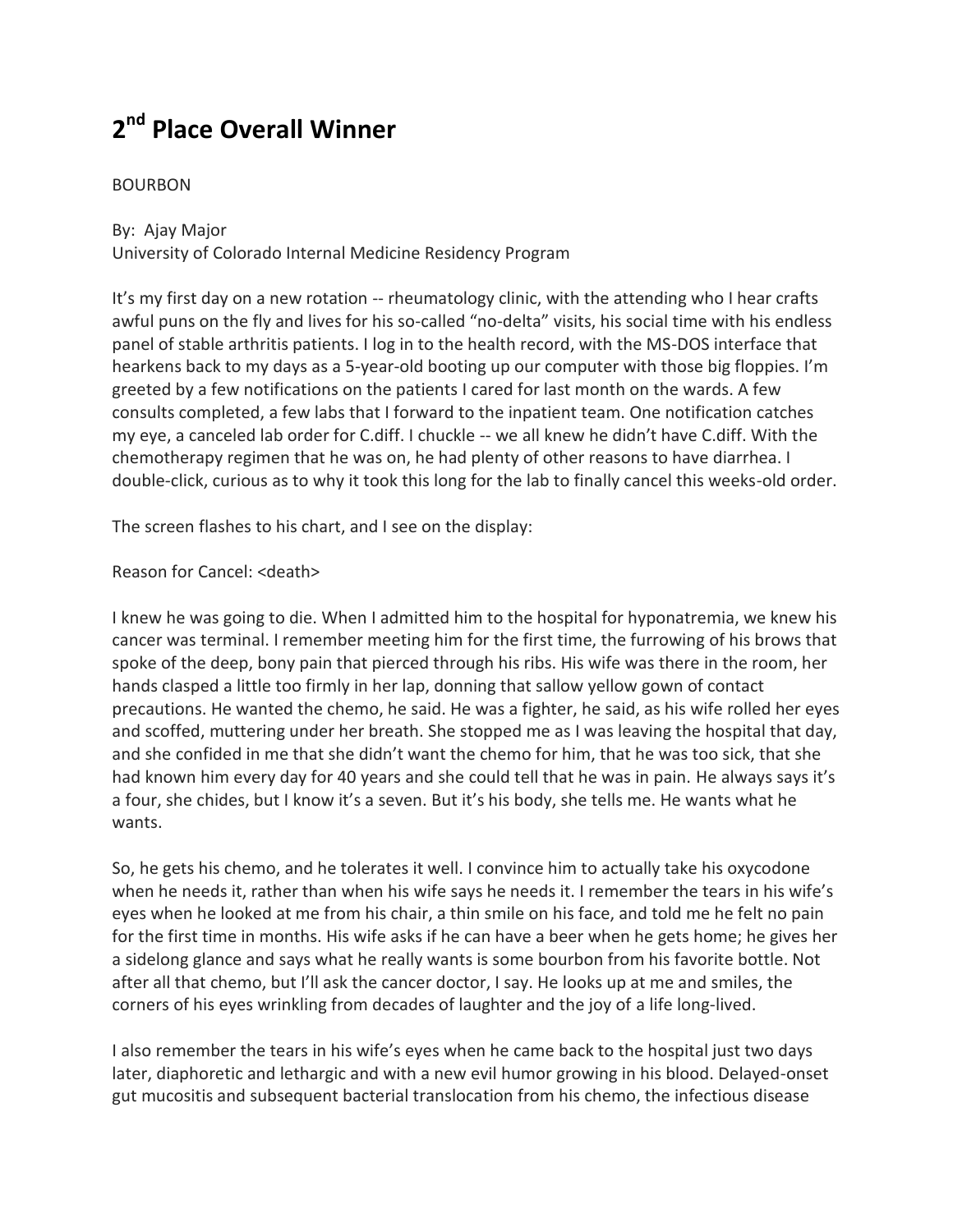fellow tells me. It was the worst night of my few short months as an intern, not knowing whether he would live or die, and not knowing if I was the one who put him there. Should I have kept him the extra day? Did we give the chemo too early? I went home after that long night and tumbled into a dreamless sleep, dreading my morning alarm.

But, he's a fighter, after all, and with a few days of antibiotics and a few boluses of fluid, he's back to his normal self, watching golf on the television and complaining at length about the hospital food. It's worse than when he was in the service, he says. We discharged him to an inpatient hospice on our campus, to a place that we promised would have better food, unlimited access to the outdoors, and all the golf he could ever watch. He asks me on the way out the door if he can finally have that bourbon he asked about before. We'll see what we can do, I say, and his wife gives me a private smile.

I visited him once in the hospice center, a few weeks after he was discharged from the hospital. He was sitting in his chair, his legs like mottled balloons from the proteinaceous edema that had plagued him for the past few months. He gasps when he sees me enter, those wrinkled eyes wide. He shakes my hand, his strong, military grip in defiance of the tumors that litter his bones. His favorite golf show blares on the television.

His nurse comes in and asks him if he's ready for his pain medication, her brows tight with the expectant look I gave him time and time again when he said no to his oxycodone in the hospital. Without missing a beat, he says, "Ask this guy over here. He knows best," and he turns to me, his face a mask of honest inquiry, and he asks, "What do you think, doc?"

A few minutes later, I sat on the bench outside, the setting sun in my eyes, and I cried.

I am sitting in the rheumatology clinic, remembering those wrinkled, warm eyes as I absentmindedly flip through the daily progress notes in his chart, as if those black-and-white words will bring color to my memories of his life: his sickly-green hospital sheets, his grey-white wisps of hair, the sallow yellow of our gowns, reliving each and every memory for fear that I might forget those little details. I do a double-take as I come to one entry by the palliative care physician, dated just a few days ago. It reads:

"Approached by patient's wife. Patient may drink bourbon, 1 ounce, as needed at bedtime."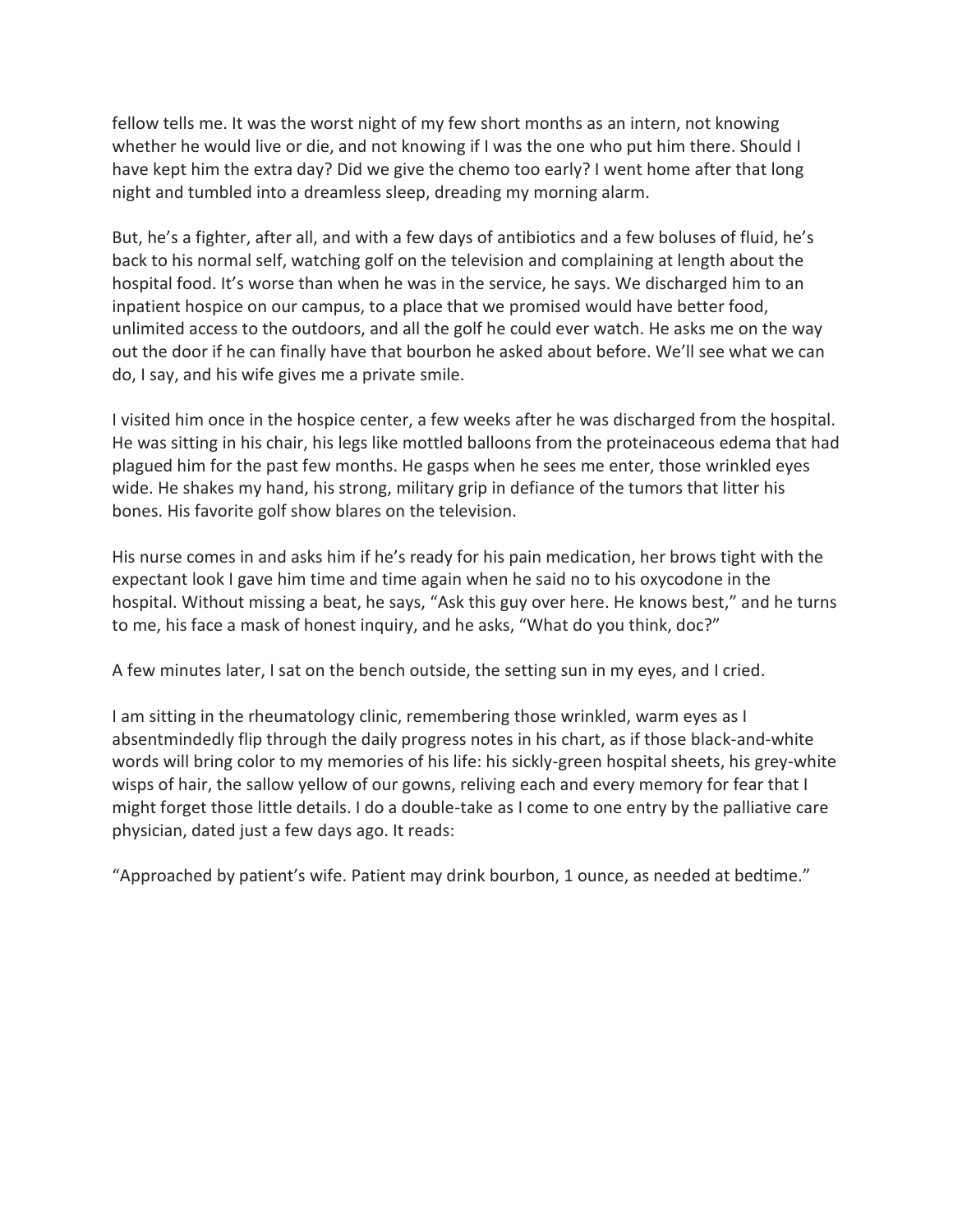# **3 rd Place Overall Winner**

## A FEBRUARY TO REMEMBER

By: Clare Prohaska University of Colorado Internal Medicine Residency Program

## A FEBRUARY TO REMEMBER

February is the worst month of residency. Warned during interviews, cautioned early in the academic year about burnout, the fact that I would never be outdoors during sunlight hours, and that I would not quite be independent enough to function on my own but know enough to be dangerous in February, it was not a month about which I was particularly optimistic. I progressed through the months of wards, ICU and outpatient clinic. Then came February and VA wards.

I took over a team that appeared to be rather dull. The fourth day of the rotation one of my patients, Mr. M, had a new oxygen requirement. Mr. M was a patient with MRSA discitis, who was receiving IV antibiotics and was scheduled to get a repeat MRI done the following Monday to help guide future antibiotic therapy. I was surprised by this news, but not entirely—this was a gentleman who lay in bed all day, grumbled about getting up with the therapists and was consistently asking for more pain medications. I ordered a chest x-ray that showed a new infiltrate, so we started antibiotics, thinking this was aspiration. I left that day feeling good out my plan.

The following morning during my pre-rounds, I saw on the computer he was on a nonrebreather requiring fifteen liters of oxygen to maintain a barely adequate oxygen saturation. The VA maintains an open ICU, so I put in orders for him to be transferred. I went to see Mr. M, who was pale, working hard to breathe and looking scared. I tried to be as reassuring as I could; channeling my inner Osler, I was striving for equanimity. This was no time to be anxious, lest my patient think me hyperactive, overly emotional or incompetent. This was the time for action.

Mr. M was transferred to the ICU. He was stabilized, but had an insidiously increasing oxygen requirement. I went to talk to him about what the next step could be—if he needed to be intubated, would he want this? I went to see him in his ICU room, where he was watching TV. It turned out that he was originally from Colorado Springs but grew up in North Carolina, and was a huge Carolina Panthers fan, who he was watching that day. I muted the TV, put my hand on his hand and asked him this question. "I don't know, better call my wife," he said gruffly. As I went over the question again with his wife on the phone, tears rolled down his cheeks. He agreed to an elective intubation if necessary, trying to keep his voice steady so his wife would not know how much it scared him to be asked this.

Mr. M was electively intubated two days later. We struggled to find the balance between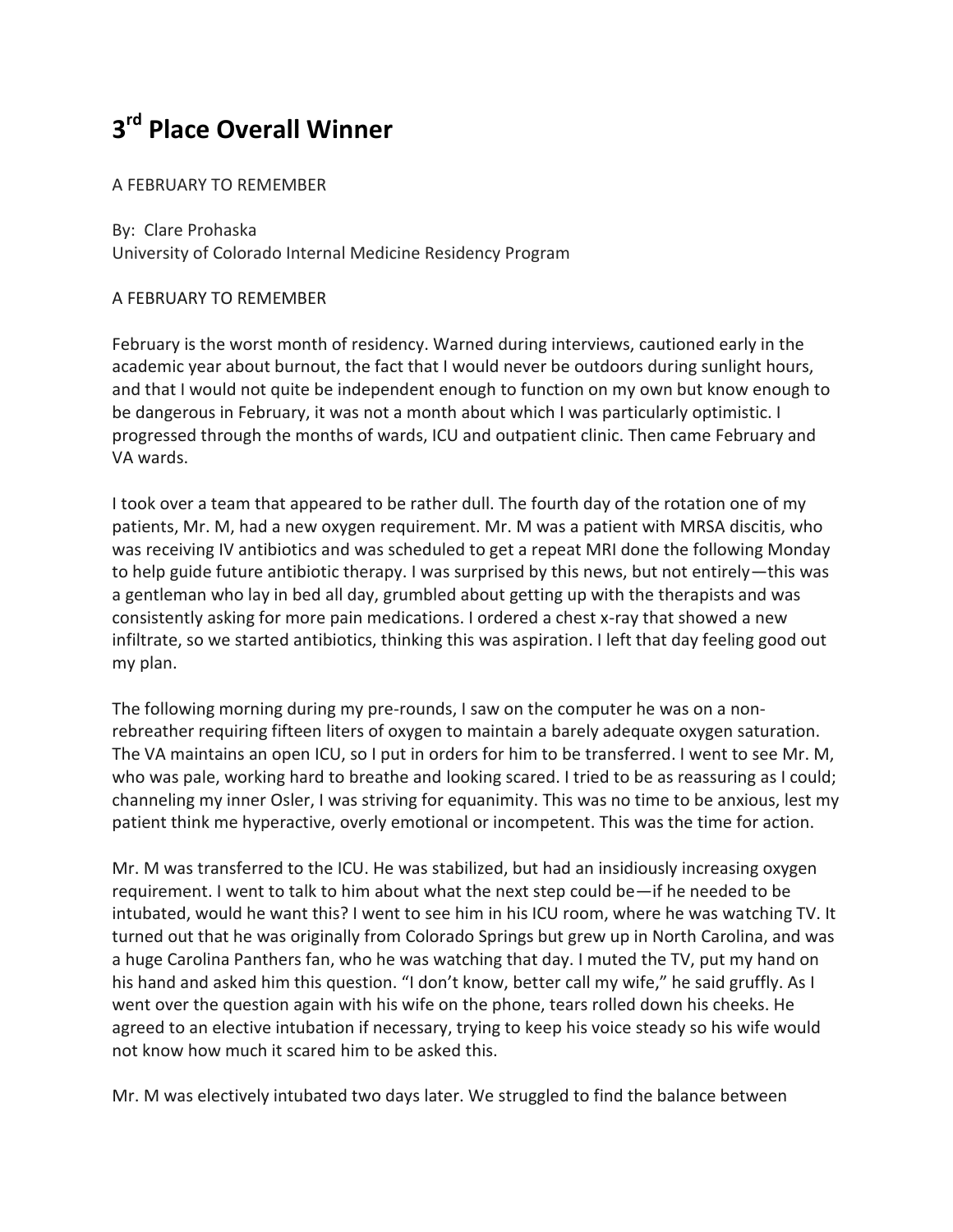treating what we thought was ILD with the ongoing infection in his back. During this he was awake, alert and interactive, giving me a thumbs up daily, walking with physical therapy with his ET tube in place down the halls of the ICU. My opinion of this man totally shifted—he was fighting for his life, motivated to get out, and wanted a return to normalcy. I met his wife and daughter, who were both beautiful and terrified, and became very close to this family.

Eventually, his lungs recovered enough to where he was able to be extubated. He required high levels of oxygen, but was dead set on going home. He was incredibly weak, despite his physical therapy. Given his high levels of oxygen, we thought that he might need to go to rehab prior to returning home. At this point, it was known that the Broncos would be playing the Panthers in the Super Bowl, and he told me how much he wanted to be home for this game. "I don't know if we'll be able to get you back home in time," I told him. The same tears I saw only a few weeks ago rolled down his face. "We have to do what's safest for you," I told him, trying to reassure him once again. He nodded.

It turned out he was able to go home on his high oxygen requirement. The arrangements were made, and he was discharged the day prior to the Super Bowl. I went to say goodbye one last time, only this time I saw the tears again in his eyes. "I'll miss seeing you every day, girl." This time my eyes were also full, and I was the one who had a hard time getting words out. I told him what an honor it had been taking care of him, and he went home jubilant.

Two months later, the pulmonary fellow who had been at the VA in February texted me. "Did you know Mr. M died?" It turned out he had a flare of his ILD, had an increasing oxygen requirement but this time he had elected to be a DNR. He passed away shortly after arriving at the Denver VA. "His wife told me to say hello, and to thank you for all the care you gave him."

I was incredulous and heartbroken at the news of Mr. M's passing. I reflected more on my relationship with him; during our nearly four weeks together, I began to care deeply for this man and his disease. I was rattled—I had recently gone through a burnout phase of my own. I had recovered, and at that point I realized that equanimity is not something given from on high, but something that must be learned. I did not make it out of February unscathed in the end, but I learned that equanimity takes a lifetime and that caring for patients is never a wasted effort.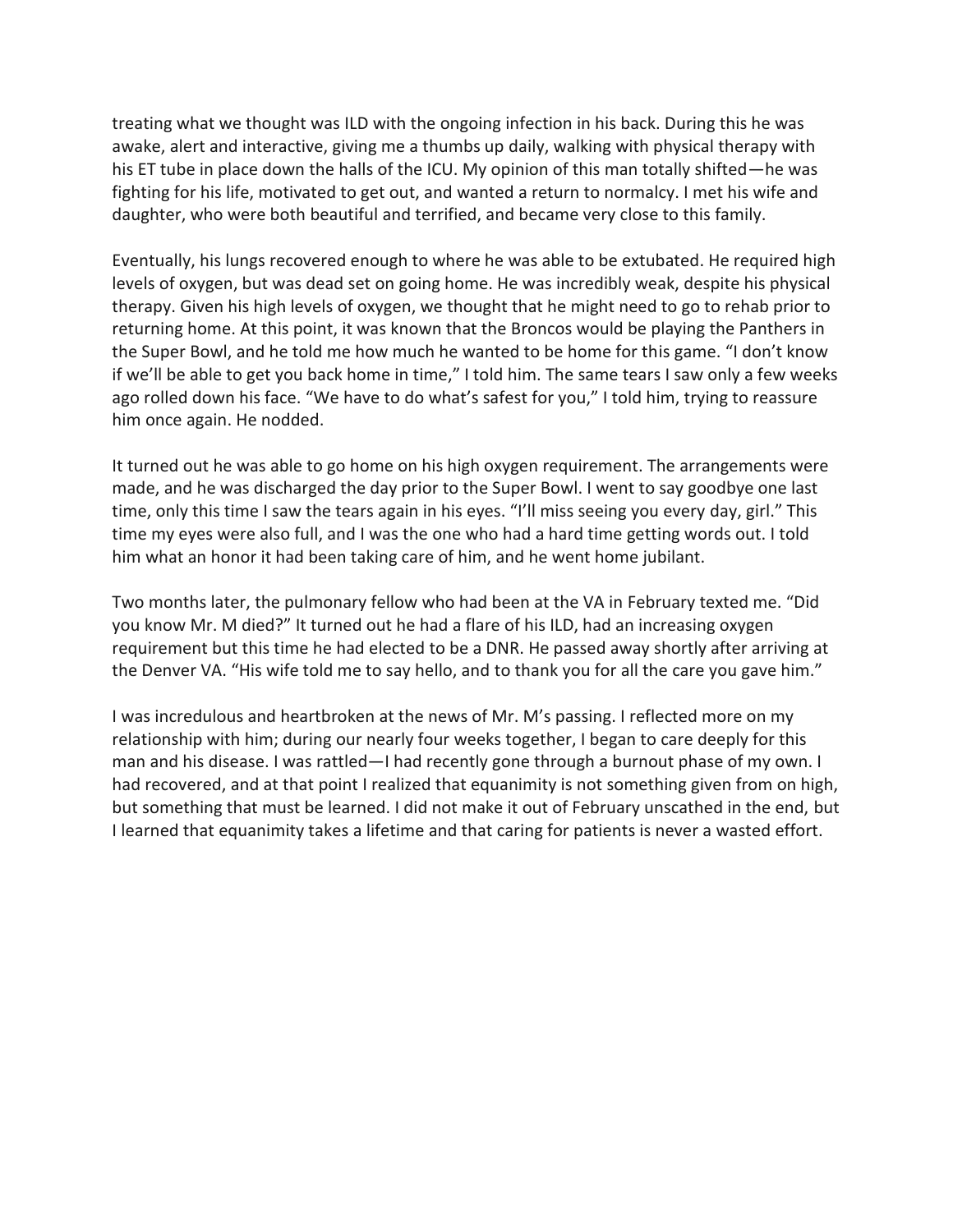# **Other Top Stories**

### TO WALK A MILE IN SOMEONE ELSE'S SHOES

By: Theodora Tran University of Colorado School of Medicine

Empathy comes from walking a mile in someone else's shoes, but in the hospital, I noticed something: patients don't wear shoes. My father wore socks.

Christmas morning of 2012, I woke up to find the evergreens drooping under the weight of the fallen snow. I went downstairs to meet my mother and brother, and we looked uncomfortably at the presents wondering what to do. "Let's take these to dad," my brother finally said. Without knowing whether it was appropriate to celebrate Christmas in a hospital, we grabbed some gifts and piled into the car. As we plowed through the snow, we wondered: would dad be tired today? Do you think they do the test last night? Would the doctor be there to talk to us?

When we arrived in the ICU, we found ourselves surrounded by machines. My father was in the corner. His feet were stuffed into oversized socks, and the hospital gown swallowed him whole. "We brought your Christmas gifts," my brother managed to say. As my dad continued wheezing into a ventilator, I averted my eyes into the hallway. It was empty because most people were with their families for the holidays. My brother looked at me, and we realized: this is our family, and we were with our family too.

When we pulled into the garage that night, the doctor called. My mom spoke to him for a few minutes before handing over the phone, asking if I could understand. As the doctor's words poured over me, I scrambled to follow and was quickly overwhelmed. The doctor paused. "I already explained this to your mom," he said impatiently. "It must be the language barrier." Never had words stung deeper. I fell silent as he sped through everything else he wanted to say, and I feigned comprehension when he was ready to hang up the phone. My mom looked at me hopefully, but I had never felt so hopeless. "We just have to let him do his thing," I said, feeling tears leak into my eyes.

After New Year's, my father finally came home. He had several scars from his surgery, and we were all emotionally bruised by the situation. Yet with time, things went back to normal. I returned to my life in college and started working on a medical device project. I spent several months working as an engineer, where I helped build a temperature management system and designed slip-on booties that patients would wear on their feet. In the summer, I implemented the system in the hospital O.R. where I found ways to improve the design for the patient, doctor, and nurse. I went back and forth, from the O.R. to the engineering lab, trying to incorporate what I saw in the hospital into the design of the system.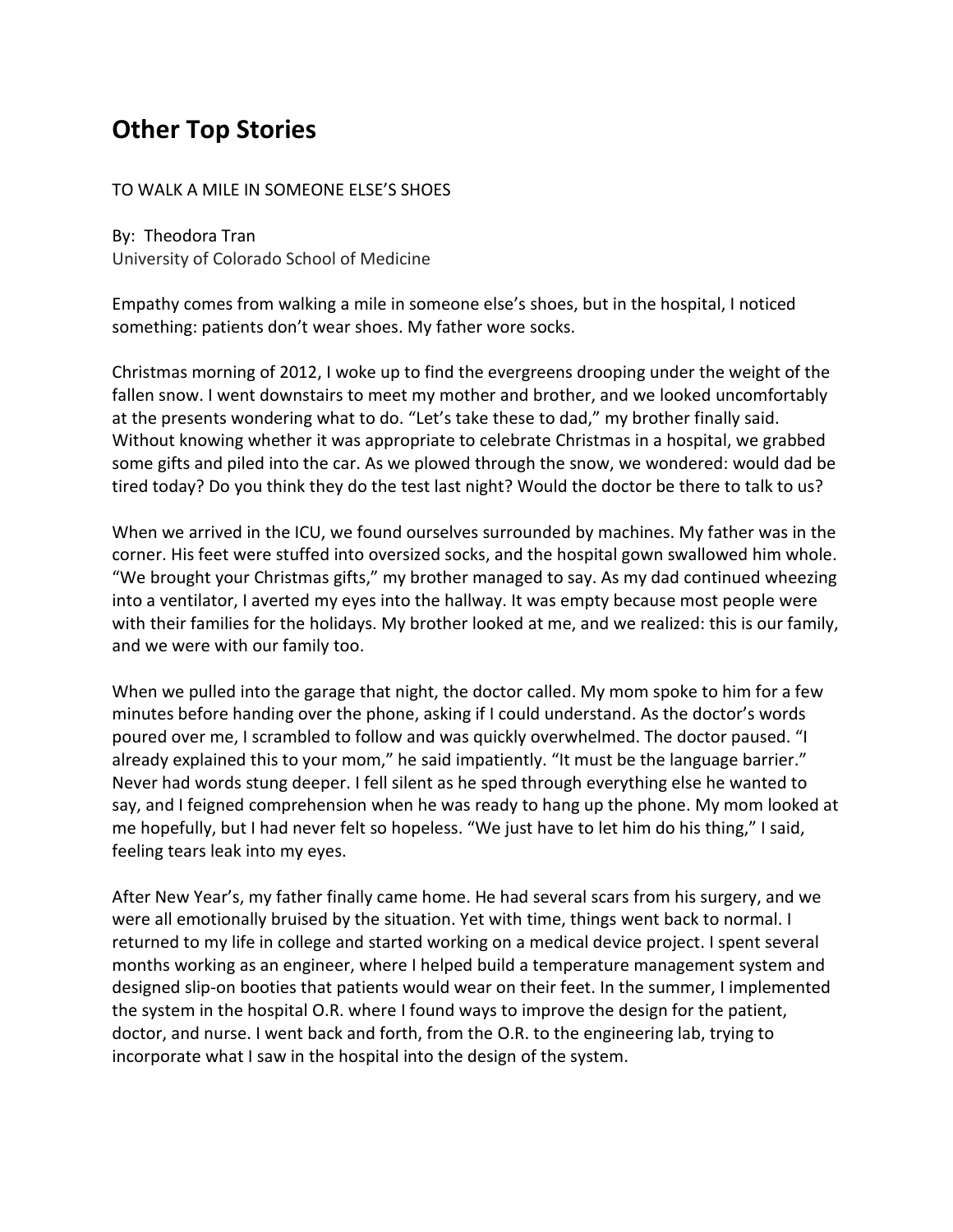As I spent more time in the O.R., I became inspired to consider my role possibly as a physician. On midsummer morning, I was at the patient's feet with the device when the doctor came over. "Do you want to be my translator?" she asked. I shrugged, as I'd hardly spoken to a patient in my life.

I walked to the man's head and looked down at his closed eyes. In Vietnamese, I slowly asked, "Sir, do you understand me?" His bloodshot eyes opened. "Do you understand?" I encouraged him. He nodded fervently. I said, "I can't speak much Vietnamese, but the doctor asked me to stand right here."

Moments later, the doctor needed to take an X-ray, and she told the man in English, "Sir, I need you to hold your breath." He looked at her without comprehension. My mind went blank. I opened my mouth, my brain scrambling to translate. "Hold your breath," the doctor went on to command him. He looked at her helplessly. I didn't know those words but managed to mumble something intelligible in Vietnamese. The patient looked at me with understanding, and together, we found the right words. "Nin tho?" he asked. "Nin tho!" I said. "Nin tho!" the doctor repeated after us, and the man held his breath.

As the doctor continued working, I stood by the man's head. He looked at me. "Miss, will it hurt?" he asked in Vietnamese. I didn't know. "Is the tumor big? Will they give me the medicine? Does my son know?" As he continued to ask, I started to find the answers. The more I began to understand, the more I wanted to know about his diagnosis. I wanted to tell him what the doctors were saying to each other, and I wanted to assure his family that he would be okay. Throughout the man's operation, I again felt overwhelmed and confused at times, but I was hopeful that I was there for this man to offer my understanding.

Whether it is for a father or a stranger, it was empathy that put me on the path towards becoming a physician. Empathy is powerful. It is inspiration not only to improve the patients' physical conditions but also to care for their emotional states, to discern their personal needs, and to recognize their cultural differences.

In creating the future of healthcare, we can't forget empathy. Yet, how do we structure empathy? How do we fuel connection in clinic but maintain impartiality in diagnosis? I hope to answer these questions during my career, although in some ways, I started on that path even before medical school. Each new generation of the engineering system I worked on in college incorporated a design element that better suited the needs of patients. I used to pull the slip-on booties on the patient and wonder: what would it be like to walk a mile in this patient's shoes– or should I say, their slip-on booties?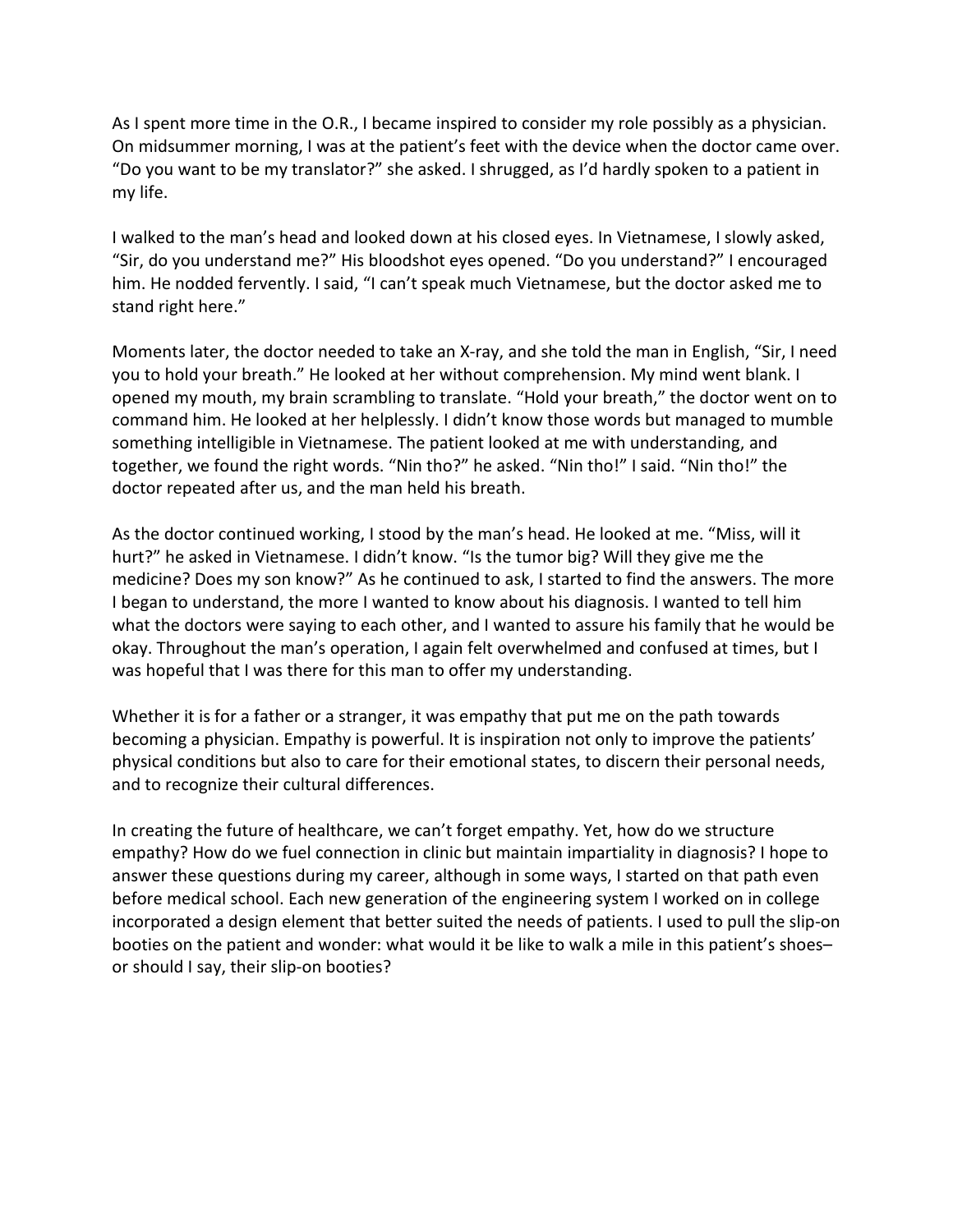#### COMMON GROUND

## By: Nazanin Kalani University of Colorado School of Medicine

In my second week of my internal medicine rotation, I was assigned a patient that would teach me the importance of taking a step back in order to see the patient as more than a diagnosis. This patient was a young female with metastatic breast cancer. As I looked through her chart prior to introducing myself, I discovered that she was completing her premedical requirements in order to apply for medical school. Being a young female medical student myself, I was nervous that talking with me would be difficult for an aspiring student with a terminal diagnosis. These fears were eased when I first introduced myself and asked permission to speak to her, in which she kindly accepted. Regardless, I approached the situation thoughtfully. Instead of jumping into questions about her diagnosis and her hospital stay, I decided I would sit down and talk to her about something we both loved, medicine. We talked about our motivations for going into medicine, what medical schools she wanted to attend, and how many pages of her organic chemistry book she actually read. Rather than treating her like a patient with a terminal diagnosis, I engaged with her as a fellow student with familiar goals and aspirations that I had just three years ago. When I left the patient's room, her mom followed me out. She told me that her daughter really needed that talk that morning and that she hadn't seen her daughter's eyes light up like that all week.

As the first cohort of students from the University of Colorado that will be spending our third year rotations in Colorado Springs, we have been given the task of choosing 50 panel patients that we will follow throughout our year. The goal of the panel is to follow these patients to the majority of their appointments, from primary care to specialty care and even to their surgical operations. In its most basic form, it is meant to give us an insight into health systems and the complexities and challenges of continuity of care in the healthcare domain. More importantly, I have found these continuity patients allow us to gain a sense of awareness and empathy for the magnitude of impact a diagnosis makes in a patient's life. I learned this lesson through this young patient with cancer.

I was able to follow this patient throughout my week in internal medicine. After each day, our connection was strengthened. I learned she had young children while she learned about my fear of pediatrics. When my week was over, I told her about our patient panel and she agreed to have me follow her throughout her care. While she was in rehab, I was able to see her progress from her hospitalized state, for instance, she could now walk with the help of a walker. Yet even with her encouraging progress, she was readmitted in the following weeks. Again, I went to see her in the hospital. This time I played a unique role in her care. I found myself becoming a liaison between the patient and the healthcare team. Although she had stage IV cancer, her view of her prognosis was hopeful and she wanted to be aggressive in her treatments. I was able to communicate her history and goals to my attending physicians while simultaneously serving as a sounding board for the family at times when they fel t frustrated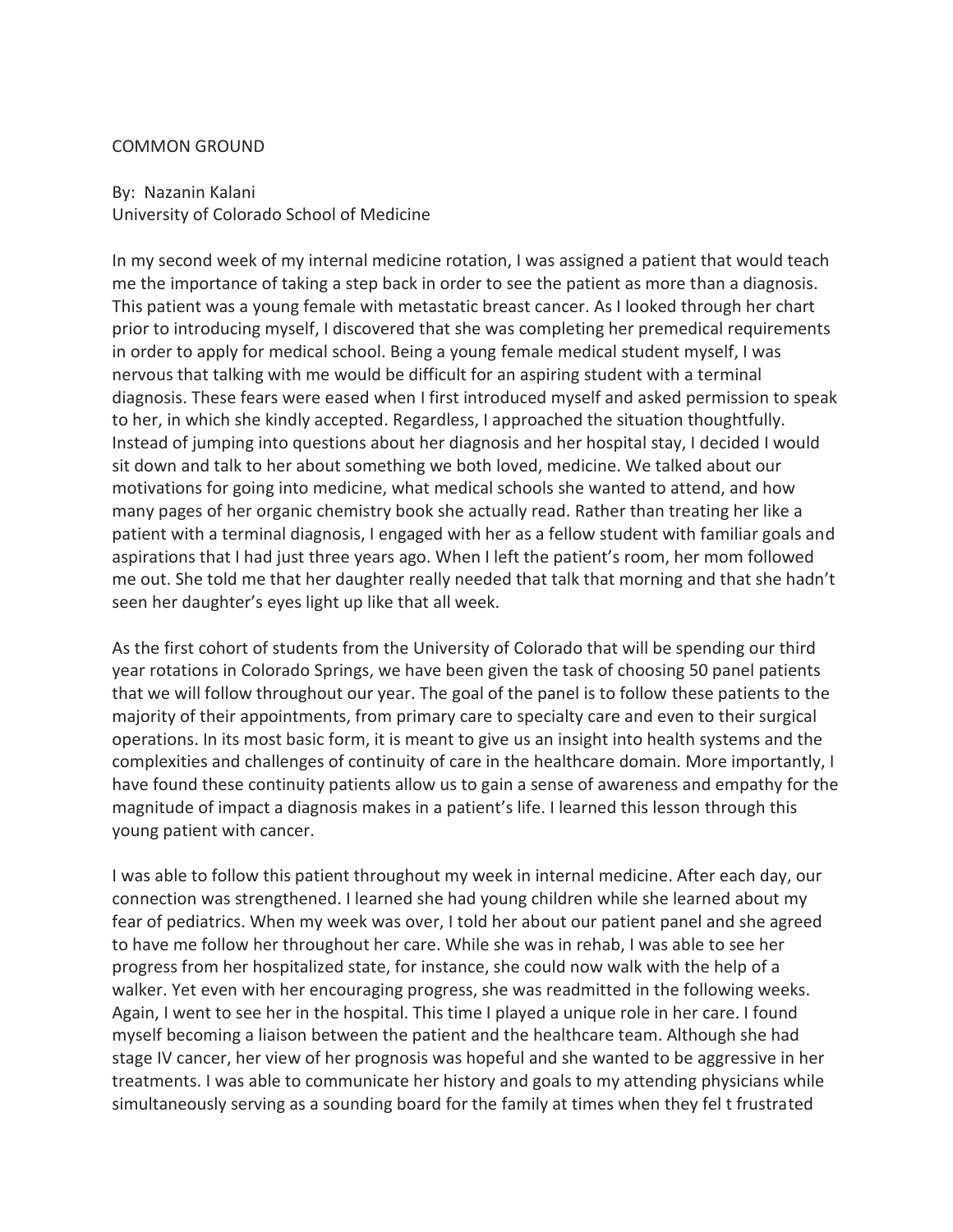about aspects of her care.

I have been following this patient for several months now, I have visited her in the hospital, rehab, and even at her oncology appointments. My involvement with this patient has expanded my capacity for compassion and empathy as I have fully immersed myself in her experience. We have built a unique student-patient relationship, one in which trust and respect are balanced with partnership and understanding. This patient has shown me that finding common ground with a patient initially, such as a shared love of medicine, can mold the way a patient views and reacts to you. It has taught me to always remind myself of the patient and their goals of care before I look at their labs and their diagnosis. As I move forward in my career, I know my time will decrease and my responsibilities will increase. This will inevitably make building strong connections with patients more difficult. However, I hope to remind myself every day to sit down when I speak to a patient, to ask them about their hobbies and aspirations, and to demonstrate genuine empathy when I hear about their journey through our complex medical system.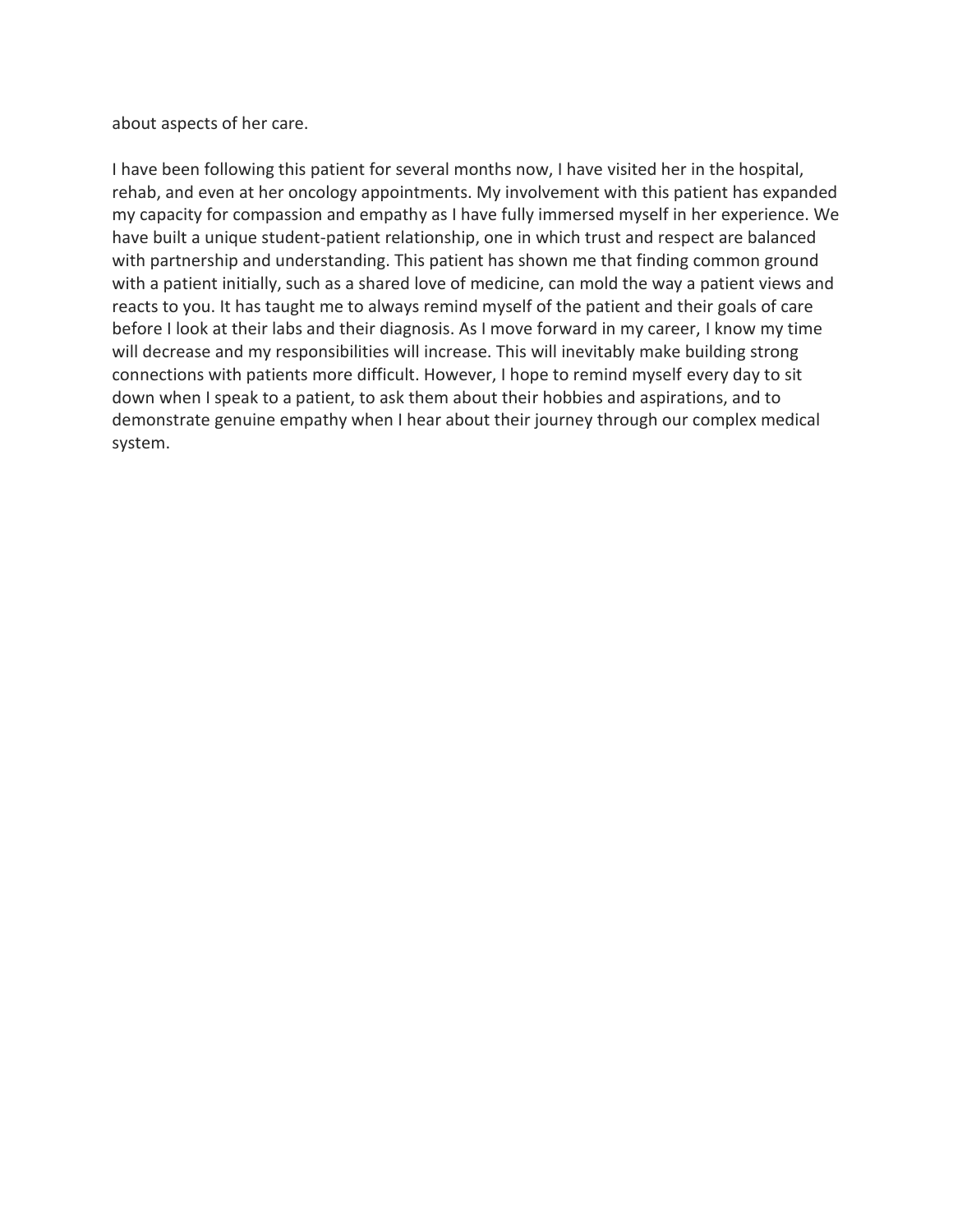### ACCEPTING

By: Forrest Jespersen University of Colorado Internal Medicine Residency Program

What can I provide you sir? In my ICU you will continue to suffer from pain. We will put more catheters through your thin, jaundiced skin. You will not eat another meal; they will be delivered through a tube rubbing your nose raw. Your breathing will worsen and we will put a breathing tube into your airway. Is this what you want on your way out of this world? I cannot ask you these questions as your failed liver has poisoned your mind. Do you know that it is now your wife and family who are tasked with helping us guide your dying body through to its final home?

The transferring physician's voice, heavy with exasperation, asked to transfer this 47 year old man to the ICU due to worsening respiratory status. The tumor had completely obliterated his liver and no treatment options remained. His liver, inundated by disease, left him dangerously hypoglycemic leading to days tethered to IV dextrose, further worsening his severe anasarca and ability to breathe. I was being asked to accept the care of a man whose death was clearly imminent from this brief phone call. What could I do for this man without worsening his suffering while attached to machines rendering him that much more departed and alien to his family? Does the family know that hours to days are left for this man? My ventilators and pressors are only temporary measures costing tens of thousands of dollars daily – is this warranted?

I walked into his room not knowing what to find aside from a terribly sick man. What I found made my expectations seem rosy. There he was, reclined in his bed with eyes partially open, focusing on nothing in particular but revealing vibrant yellow sclera. His jaw hung from his head as he took shallow breaths too quickly. His abdomen and legs so swollen he could not move without help. Only once I leaned in close and introduced myself did his eyes move slightly before returning to his former stare. "Sir," I thought, "your body has made its decision, I can do you no good, please do not make me do this to you." I was afraid of the pain and misery I would have to inflict upon him. Though it was clear to me his cancer was bringing his life to a close, his family was not ready to say goodbye and he remained full code. Were they honoring his wishes or pursuing their own? They prayed for a miracle. I prayed I would not have to cor him.

My internal conflict about the appropriateness of this man's care led to multiple conversations with fellow residents, my attending, and the palliative care team. Futility often came to mind. Concerns were raised about whether we should intubate him, or were he to code, when do we call it? When do we say the psychological burden the nurses and doctors bear from doing painful and ultimately fruitless procedures is so great that we do not offer them? How do others grapple with this? Surgeons can refuse to perform surgeries. Oncologists withhold chemotherapies that will expedite death. Where do my interventions fit in the algorithm for a